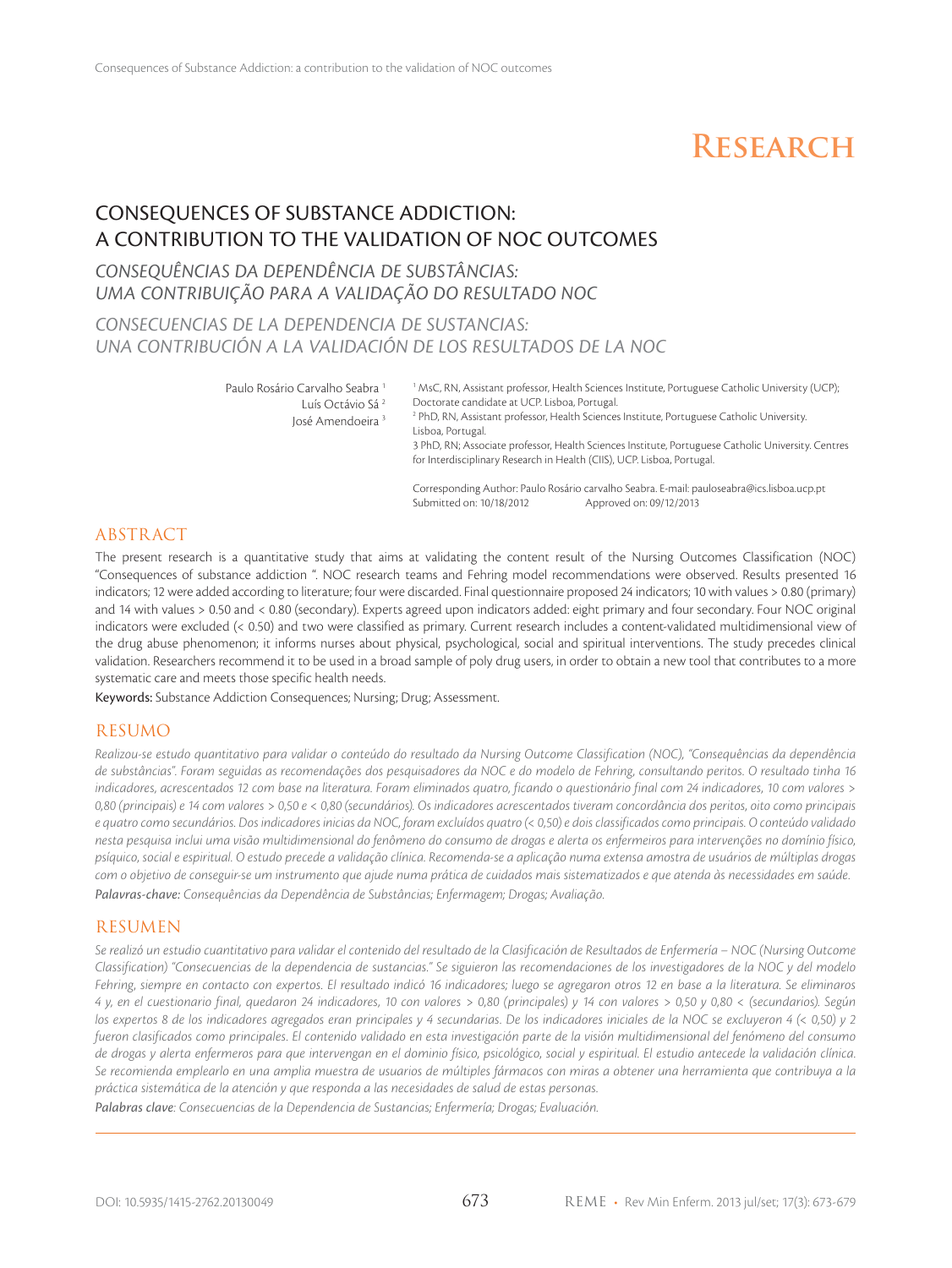## **Introduction**

Evaluation of nursing interventions is a current need; it enables the analysis of advances in health care and it is a dynamic tool for improving practices. Health outcomes are sensitive to nursing care; it is an area of interest for research due to the complexity to investigate the contribution of each specialty to the obtained results.<sup>1, 2.</sup>

*Nursing Outcomes Classification* (NOC) describes the relationship between health outcomes and nursing interventions. It was developed at the University of Iowa where health outcomes have been studied, developed and validated in a global context.<sup>3</sup>

Each "outcome" assesses the contribution of specific interventions to a person's health and contains indicators measured during the period in which that person was under nursing care. The analysis of such indicators enables the evaluation of nursing care effectiveness i.e., the measuring of the degree in which this indicator is sensitive to nursing care.<sup>4</sup> It enables, from the beginning, the assessment of a patient's outcome.<sup>3</sup>

Researchers decided to include in the current study the outcome *"Consequences of substance addiction"* in a broader research on outcomes sensitive to nursing care to drug users. The choice of "outcomes" implies particular attention to measurements reliability between different populations and settings.

This study on opioid dependence takes into account the particularities of multiple drug use that contributes to poorer health and more comorbidities<sup>5</sup>. While the rate of heroin users is stabilized, opiate dependence is still a big challenge for those working in the public health service. It accounts for 75.8% of the requests for assistance from the Institute on Drugs and Drug Addiction (IDT).<sup>6</sup>

Care for drug users can focus on treatment, abstinence or cure. The issue could also be approached with polices aiming at risk reduction and minimization of harm.

This more pragmatic approach regards the disease as multidimensional and complex. Long-term abstinence is not attainable for many people although it is possible to promote hope, reduce vulnerability, improve quality of life and stimulate social integration. This can be achieved by lowering and changing the route of consumption, reducing risk behaviours, upgrading physical and psychological health as well as improving work, social and familiar functioning, reducing criminal activity and changing a dependence pattern into an occasional use.<sup>7</sup>

Drug addiction is nowadays considered a chronic disease. Caregivers' perspective has changed. The disease's classification and its implications are confirmed by longitudinal studies that demonstrate the chronic nature of relapse and the need for long-term treatment strategies.<sup>8-10</sup>

The population with a drug use disorder is progressively older and sicker. In 2010, average age of patients at a public

health centre was 38 years. The number of poly drug users has increased.<sup>6</sup>

Drug users with certain chronic diseases who adhere to treatment are becoming increasingly old and more prone to comorbidities.

In 2010, 27.392 people were in a maintenance program with opioid agonists (methadone and buprenorphine) of which 72% for methadone, 3.801 new patients were admitted and 2.862 readmitted, totalling 6.6636 people. The number of hospital readmissions supports the concept of chronic disease.

Multiple drug use, comorbidities and aging signs determine health needs of drug users. These factors influence needs and interventions, and are sensitive to nursing care.<sup>11</sup>

Psychiatric comorbidities are present in 70% of the dependents, the most common ones being depression, antisocial personality disorder and borderline personality disorder5. People with mental disorders consume more substances and such comorbidities affect their quality of life.<sup>5, 8</sup>

Methadone maintenance programs improve users' health, but results should be further investigated and specific nursing interventions evaluated.12

Well-known physical, psychosocial and spiritual consequences of consumption are one of the problem's dimensions to which nurses should respond. Management of this chronic disease and improvement of quality of life and well-being require the assessment of results and consequences of consumption through indicators that enable a detailed analysis.<sup>7</sup> This context prompted the development of the present research, since there were no evidences of such perspective in the existing literature.13

It is important that NOC outcome indicators should be evaluated by nurses and patients. They should not be considered an observation assessment tool to be used only by nurses. Awareness, self-analysis and ability to reflect on the evolution of the disease with current indicators are crucial to health-disease process.

#### **Content validity results**

According to the authors' guidelines and following advice and recommendations from other investigators, content validity aims to reduce uncertainties, difficulties and limitations inherent to processes of monitoring the effectiveness of care.<sup>3</sup> Besides, it legitimates the results of a given clinical situation.14

Content validity of nursing outcomes and its indicators aim to define the degree to which these are effective in the evaluation of specific nursing interventions. Testing the results means to use them in clinical practice, monitoring their response and ability to assess what it claims to measure. Subsequently, it allows to investigate the effectiveness of nursing interventions.<sup>2, 4</sup>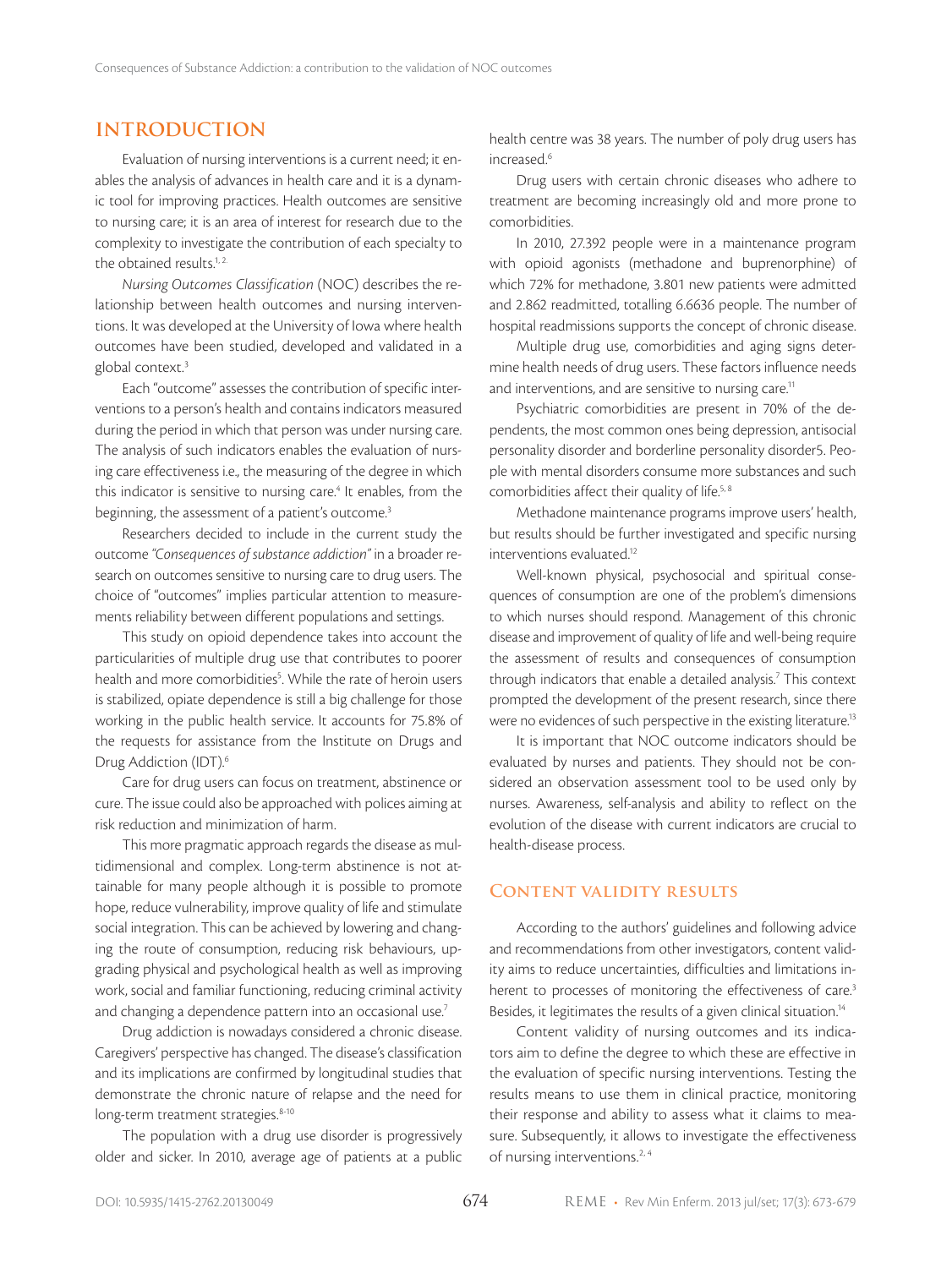NOC outcomes contain numerous performance indicators that can be classified by the degree of importance. Validity of a result suggests that its characteristics are authentic representations of what is found in clinical practice.<sup>16</sup>

The outcome is an actual state, a perception or behaviour that can be measured as a response to one or more nursing interventions<sup>3</sup> and allows assessing good practices.<sup>14</sup>

This study aims to validate the contents of the NOC outcome "Consequences of substance addiction" with drug users in a methadone maintenance program.

The objective is to contribute to the development of an efficient tool in the evaluation of nursing interventions for substance abuse.

#### **METHOD**

The researchers applied the Fehring model,<sup>17</sup> widely used in validation of diagnostic, NANDA and NANDA-I as well as NOC outcomes in clinical practice.4,14,16,18

The validation process of an outcome has several stages. At the present moment national specialists are responsible to carry out this process in order to adapt the outcome indicators to our reality.

The authors analysed the original indicators of the NOC research team released in the 3<sup>rd</sup> Brazilian version<sup>3</sup> through careful reading. Subsequently, they classified and developed the defining characteristics hitherto unavailable. The literature review aimed at identifying health outcomes sensitive to nursing interventions for drug addiction. It sought to identify the most common consequences of drug abuse whether physical, psychological, social and spiritual, as well as the most common behavioural changes. The principles of the Cochrane Centre<sup>19</sup> were applied and the research question formulated using the PI[C]O method, namely: "*Which are the outcomes sensitive to nursing interventions for drug abusers taking part in a methadone maintenance program*?". SciELO, Lilacs and Medicaribe were accessed through the b-on and EBSCO search engines. The following descriptors20 were used: *outcomes, nursing, assessment, drug addicts, substance-related disorders* and *Methadone*. A total of 34 articles were selected from the 598 that focused on the sensitive results and the consequences of drug abuse.

Based on these 34 articles a table of indicators of the consequences of drug abuse was prepared. The original sixteen NOC outcome indicators were included, while others were inserted so as to increase the efficiency result. Twelve indicators were added in order to examine nursing interventions focussed specifically on certain consequences of drug use; e.g., *enabling the patient to manage daily activities* that, according to evidence, is obtained from interventions aimed at the establishment of a therapeutic relationship.<sup>21</sup> Other relevant indicators were *health self-management*22, 23, *family relationships*,

*ability to manage consumption or abstinence*13,21 and *maintenance of multiple drug use*10. *Ability to assess one's own decisionmaking power to choose illegal practices against the feeling of well-being*<sup>21</sup> and *concern for the future<sup>11</sup>* were added a posteriori.

Three counterfeit indicators were included to ensure that participants would not fill the form randomly<sup>15,17</sup> (Table 1).

|  |  |  | Table 1 - Outcome indicators |  |  |
|--|--|--|------------------------------|--|--|
|--|--|--|------------------------------|--|--|

| 1 - Concern about health problems          |  |  |  |  |  |  |  |
|--------------------------------------------|--|--|--|--|--|--|--|
| 2 - Inability to make daily decisions      |  |  |  |  |  |  |  |
| 3 - Difficulty to memorize daily routine   |  |  |  |  |  |  |  |
| 4 - Problems in family relationships       |  |  |  |  |  |  |  |
| 5 - Participation in illegal activities    |  |  |  |  |  |  |  |
| 6 - Lack of motivation for abstinence      |  |  |  |  |  |  |  |
| 7 - Lack of interest in daily activities   |  |  |  |  |  |  |  |
| 8 - Maintenance of polydrug use            |  |  |  |  |  |  |  |
| 9 - Isolation/Ioneliness                   |  |  |  |  |  |  |  |
| $10 -$ Sadness                             |  |  |  |  |  |  |  |
| $11 -$ Anxiety                             |  |  |  |  |  |  |  |
| 12 - Concern about the future              |  |  |  |  |  |  |  |
| <b>Counterfeit indicators:</b>             |  |  |  |  |  |  |  |
| 1 - Computer skills level                  |  |  |  |  |  |  |  |
| 2 - Difficulties in learning sign language |  |  |  |  |  |  |  |
| 3 - Lack of knowledge about cooking        |  |  |  |  |  |  |  |
|                                            |  |  |  |  |  |  |  |

Source: developed by the authors based on literature review.

Next stage consisted of elaborating a questionnaire to be submitted to specialists to assess their agreement with the selected indicators and to collect their contributions regarding the defining characteristics.

According to the Fehring model, after specialists are chosen, they classify the indicators according to their degree of significance to the outcome analysed. After that, researchers assign a value to the specialists' classification. Indicators with average less than 0.50 are removed, indicators with an average higher than 0.80 are considered primary and those with averages between 0.50 and 0.80 are considered secondary.

This is a quantitative exploratory descriptive study.

#### **Sampling**

The choice of specialists followed an adaptation of the Fehring model<sup>14</sup>. Such adaptation is needed given the lack of professionals, in Portugal, with a distinctive research experience in NOC outcomes or NANDA diagnosis, their adaptation and validation as well as publications on the subject.<sup>17</sup> This context influenced the selection of specialists with a different research background and experience in the care of drug abusers.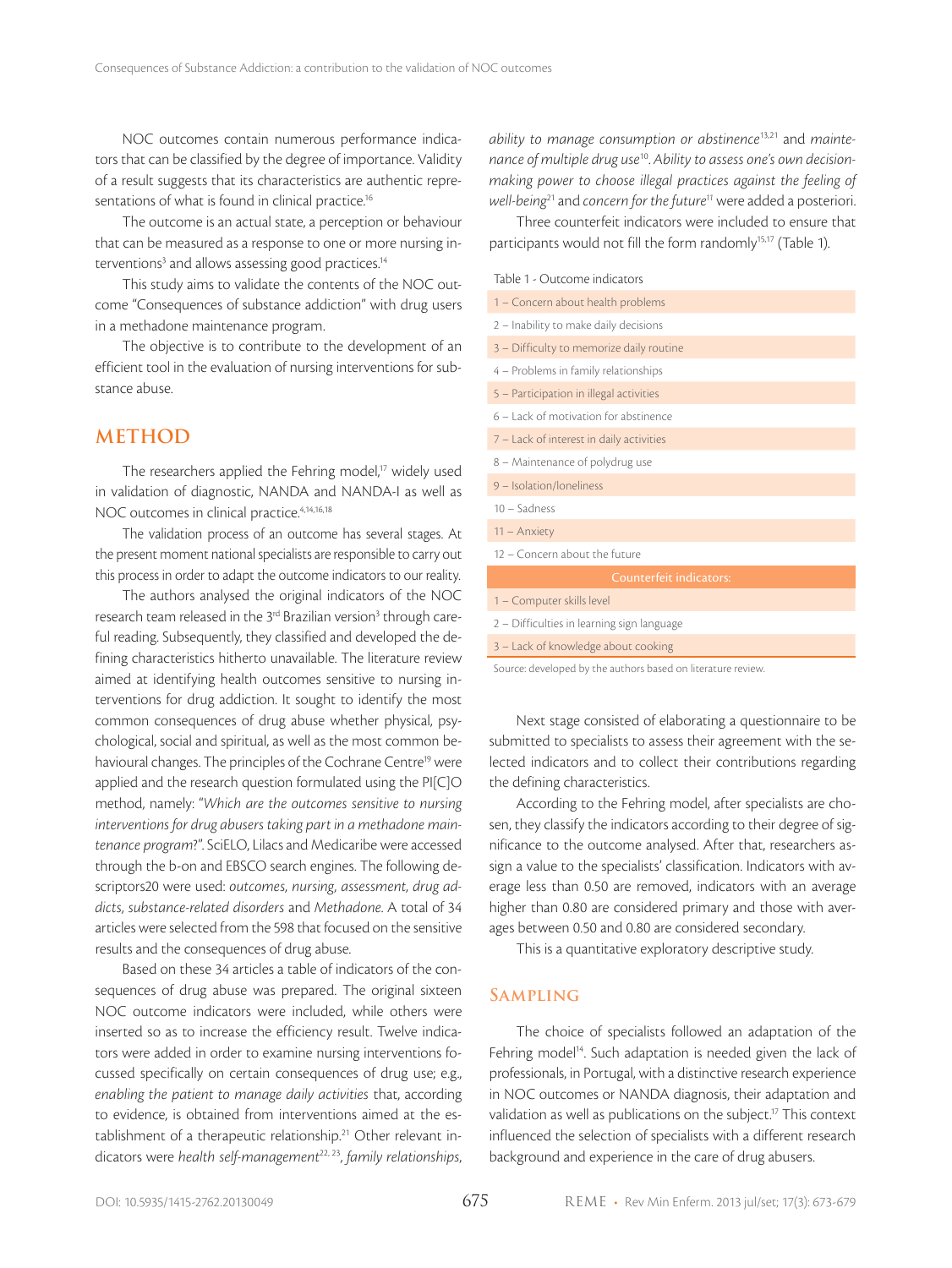It is a non-probabilistic, intentional sampling. Experts were chosen by their recognized clinical practice, research, publications and work regarding the implementation of diagnostics and results in nursing information systems. Based on the first specialists' contributions, other experts were contacted. Selecting the specialists' profile gives more reliability to the results in the validation studies.<sup>15</sup>

In accordance with other researchers the inclusion criteria were determined and submitted to the necessary adjustments.14, 15A certain value was assigned to the criteria and specialists had to have at least six points.

- **e** masters or PhD in substance abuse (four points);
- masters or PhD in nursing diagnosis and outcomes (four points);
- specialist in mental health or community nursing (three points);
- minimum of two years experience (two points);
- working experience of at least one year at the Institute on Drugs and Drug Addiction, I.P. (IDT) in the care of drug abusers (two points);
- participation for a minimum of six months in the last three years in training on international classification, interventions and outcomes or academic work on the subject (three points);
- working experience with drug users of at least one year in the last five years (two points);

The consultation to specialists aimed at assessing the link between outcome indicators and their degree of significance.

#### DATA COLLECTION

Table 2 - Specialists' characteristics

Data was collected through an evaluation form on the significance of the outcome indicator "*Consequences of substance*  *addiction*" .The form had two parts: the specialist's identification (age, education and work experience) and instructions and table with outcome indicators, their defining characteristics and a Likert-type scale with five items (ranging from 1 – not important to 5 – very important), to which degrees of significance were attributed.

Ethical and legal considerations were observed. The participants were clearly informed about the study objectives. Participation was formalized by the signature of a free and informed consent form to ensure that data would be used in the formulation of a questionnaire with no identification of individual opinions. The study was approved by the Ethics Committee of the Institute of Health Sciences of the Portuguese Catholic University.

#### **RESULTS**

A total of 17 questionnaires were sent and 13 replies were obtained (response rate 76.4%). Lack of response within one month led to exclusion. One participant was excluded after answering affirmatively to the three counterfeit items. There were two requests for clarification and contribution to the defining characteristics of two indicators.

After reviewing the 12 questionnaires, characterization based on the inclusion criteria was performed (Table 2).

Based on the weighted averages of significance attributed by the experts, the following results were obtained:

Table 3 presents the indicators with the sequence in which they appeared in the form, the average of the attributed values and the indicator's final classification. This enabled the elaboration of the final instrument to be used in clinical validation.

| Average age                                                                       | 37,9 years (27-47)                                                                                                                |  |  |  |  |  |  |
|-----------------------------------------------------------------------------------|-----------------------------------------------------------------------------------------------------------------------------------|--|--|--|--|--|--|
| Place of work                                                                     | 91.6% at IDT; 8,4% professors at Colleges of Nursing                                                                              |  |  |  |  |  |  |
| Level of study                                                                    | 66% university degree (of these, 37.5% master's candidate in Mental Health<br>or Nursing Management); 25% master's degree; 9% PhD |  |  |  |  |  |  |
| Specialization                                                                    | 75% specialists in mental health nursing; 9% community nursing;<br>16% general nursing care                                       |  |  |  |  |  |  |
| Average years of professional experience                                          | 15.2 years (3-20), basically at IDT, some with hospital experience                                                                |  |  |  |  |  |  |
| Average years of experience with drug abusers                                     | 9.2 years (3-16), including hospitals and prisons                                                                                 |  |  |  |  |  |  |
| Specific training in classified language, interventions, diagnostics and outcomes | 25%                                                                                                                               |  |  |  |  |  |  |
| Research on the subject                                                           | 25%                                                                                                                               |  |  |  |  |  |  |
| Average score according to the adapted Fehring model                              | $9.16(6-13)$                                                                                                                      |  |  |  |  |  |  |

Fonte: elaborado pelos autores com base nos questionários dos peritos.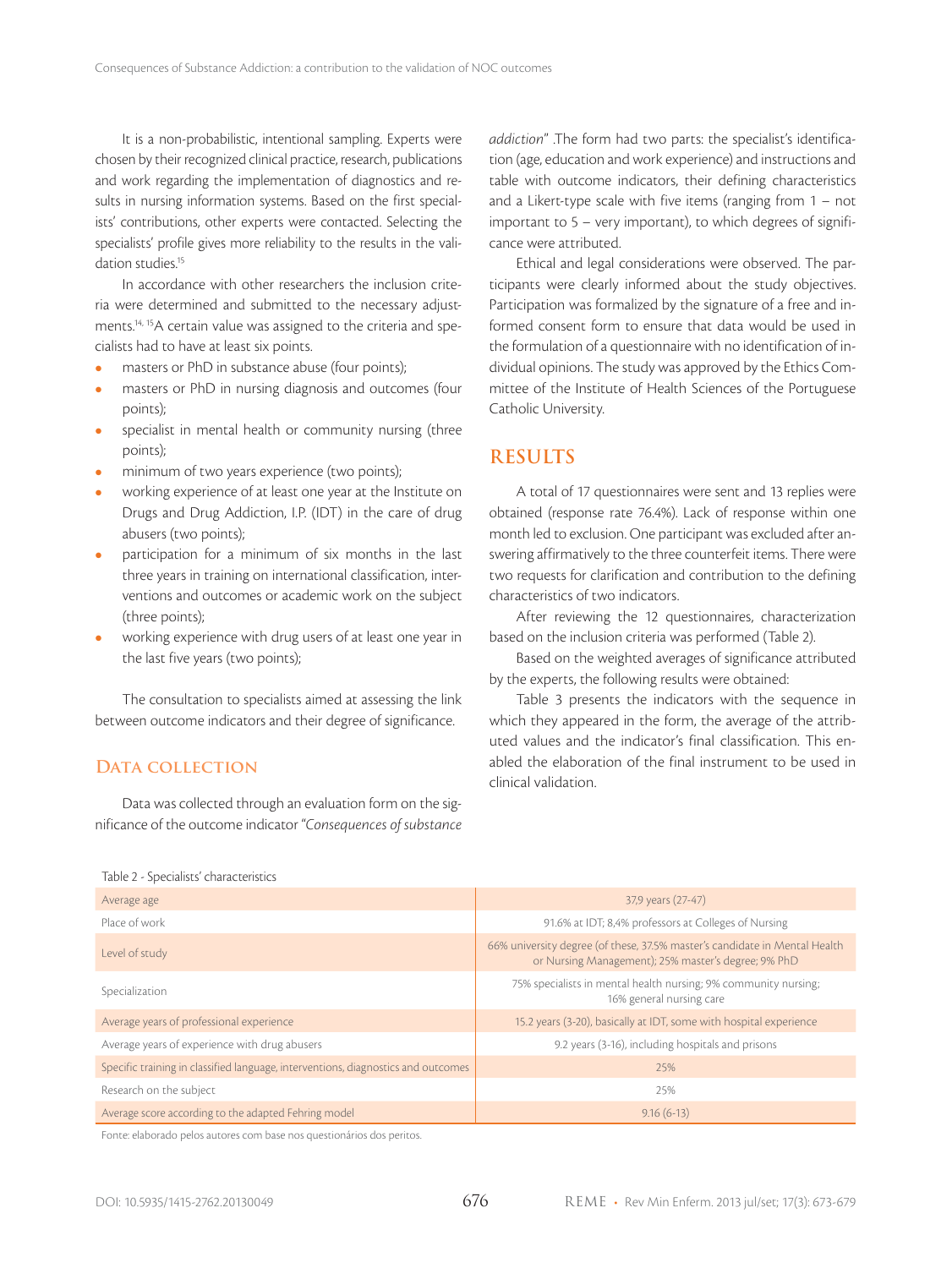| N <sup>o</sup> | <b>Result indicator</b>                                 | Average | Classification |
|----------------|---------------------------------------------------------|---------|----------------|
| 28             | Isolation/loneliness                                    | 0.96    | Primary        |
| 16             | Problems in family relationships                        | 0.94    | Primary        |
| 27             | Maintenance of polydrug use                             | 0.92    | Primary        |
| 11             | Inability to make daily decisions                       | 0.88    | Primary        |
| 24             | Lack of motivation for abstinence                       | 0.88    | Primary        |
| 10             | Absenteeism from work or school                         | 0.88    | Primary        |
| 30             | Anxiety                                                 | 0.88    | Primary        |
| 29             | Sadness                                                 | 0.85    | Primary        |
| 26             | Lack of interest in daily activities                    | 0.81    | Primary        |
| 15             | Problems with self-supporting                           | 0.81    | Primary        |
| 12             | Problems for maintaining employment                     | 0.79    | Secondary      |
| $\,8\,$        | Concern about own health problems                       | 0.77    | Secondary      |
| 5              | Cognitive impairment                                    | 0.75    | Secondary      |
| 31             | Concern about the future                                | 0.73    | Secondary      |
| 20             | Participation in illegal activities                     | 0.71    | Secondary      |
| $\overline{7}$ | Longer recovering from diseases                         | 0.67    | Secondary      |
| 23             | Repeated hospitalizations in the previous year          | 0.67    | Secondary      |
| $\overline{3}$ | Persistence chronically reduced                         | 0.61    | Secondary      |
| 22             | Repeated visits to the emergency unit the previous year | 0.60    | Secondary      |
| 21             | Repeated arrests the previous year                      | 0.58    | Secondary      |
| 13             | Difficulty to memorize daily routine                    | 0.58    | Secondary      |
| $\mathbf{1}$   | Reduced physical activity                               | 0.56    | Secondary      |
| $\overline{4}$ | Chronic fatigue                                         | 0.54    | Secondary      |
| $\mathbf{1}$   | Difficulty doing housekeeping                           | 0.54    | Secondary      |
| $\overline{2}$ | Chronic motor impairment                                | 0.48    | Excluded       |
| 6              | Chronic respiratory impairment                          | 0.40    | Excluded       |
| 18             | Driving accidents the previous year                     | 0.38    | Excluded       |
| 19             | Frequency of fines the last year                        | 0.27    | Excluded       |
| $\overline{9}$ | Inability at computer                                   | 0.19    | Excluded       |
| 17             | Difficulties learning sign language                     | 0.10    | Excluded       |
| 25             | Lack of knowledge about cooking                         | 0.8     | Excluded       |

#### Table 3 - Classification of indicators after specialists' evaluation

Source: developed by the authors based on experts' questionnaire.

#### **DISCUSSION**

Descriptive statistics were used in this research. The weighted average of the ratings given by the specialists to the outcome indicators was calculated, with subsequent classification of indicator according to the Fehring model.

Regarding the specialists, it was necessary to adapt Fehring criteria, as other authors<sup>14, 15</sup> did, because there are few experts in diagnostic results and even less in substance abuse nursing. In the present study, average age was 37.9 years, participants were mostly graduates who worked in the speciality and had IDT functions, 34% had masters or PhD. Only 25% had conducted research on related areas such as language classification and information systems.

In the context of professional specialization, mental health nursing stands out. This enabled us to assemble, during adaptation criteria, a group of experts with a clear understanding of the phenomenon and the outcome indicators of the researchers' interventions. There was an average of 9.2 years experience with drug abusers care, proving the professionals' vast experience. Experience in caring for this population is vital for the analysis of these indicators because the consequences are defined, observed and assessed over time and such experience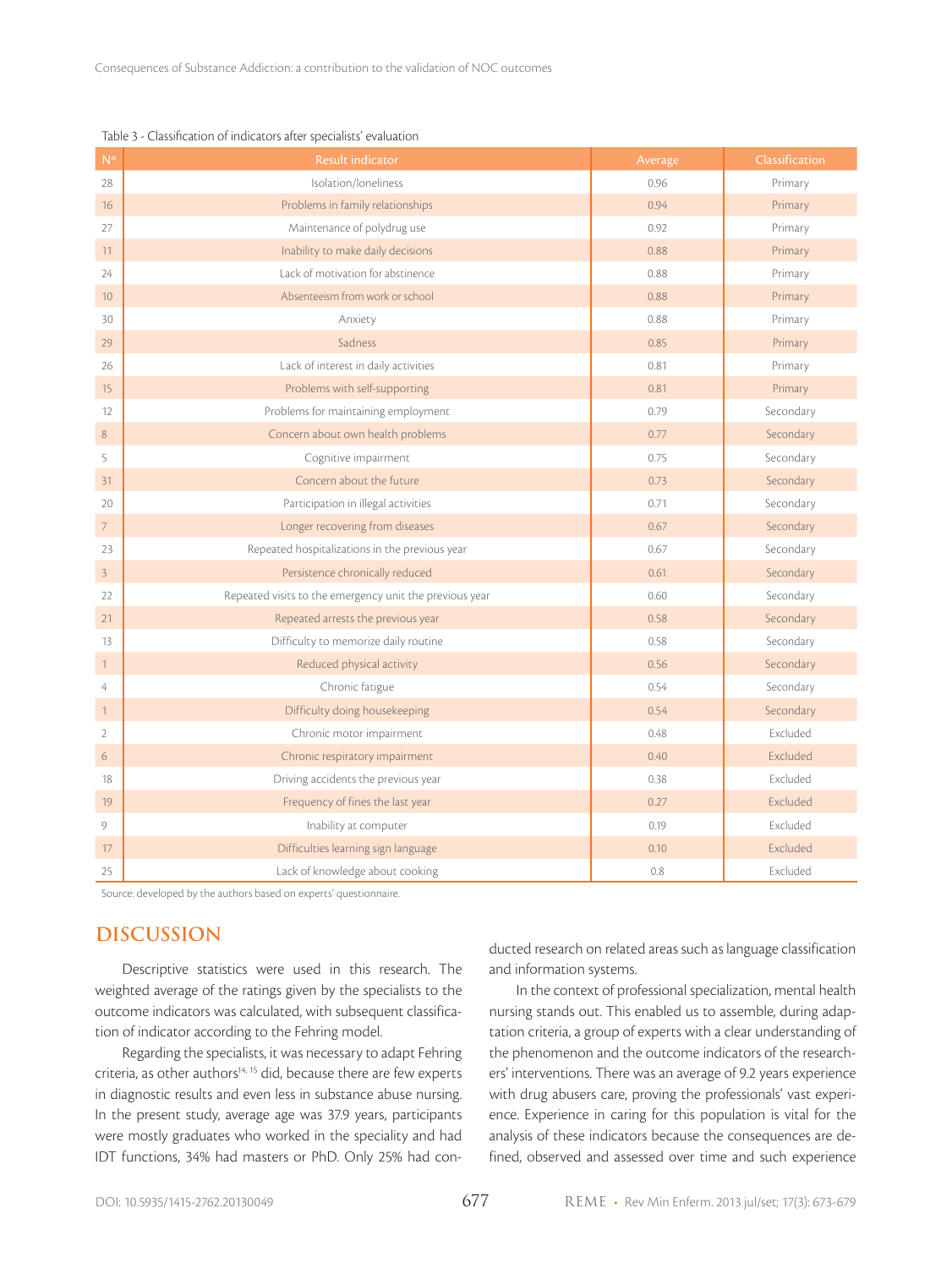develops the ability to evaluate them properly.<sup>23</sup> The number of experts participating in the research and the appropriateness of inclusion criteria is consistent with recent studies.<sup>16, 25</sup>

Regarding the outcome "*Consequences of substance addiction*," this content validity led the original 16 items to the 24 items of the final version. The specialists' answers excluded four of the original items. The twelve items introduced later based on literature review were considered relevant. The specialists' classification validates the selections based on literature.16, 26

Such options reflect the phenomenon's multidimensional quality. There are indicators related to consumption and its psychosocial impact related to aging, to the comorbidities, vulnerability and quality of life.11,12,27 The three dummy indicators were ignored, as expected.

The exclusion of four original indicators should be emphasized (2,6,18,19). The specialists considered that two of them (respiratory and motor impairment) were more related to physical aspects and not much affected by drug consumption. The other two (related to car accidents and fines) were not considered sensitive to nursing care.

Regarding the secondary indicators in the final version, it is important to note that they are mainly related to physical aspects. This supports the idea that such "outcome" is associated with more serious causes, with grief and difficulty of resolution, related to psychosocial dimensions.5, 8

It is noteworthy that the reduced weighted average attributed to indicators of physical aspects (fatigue and physical activity) led them to be included within the limits of criteria.

Amongst ten of the primary selected indicators, eight were included and only two were in the original instrument (*problems with self-supporting* and *absenteeism from work or school*). Those presenting high percentage of concordance – *isolation and loneliness, family problems and maintenance of polydrug use* – are related to main health determinants in drugs abusers.11

The concordance rate with the indicators based on the literature review is satisfactory and in line with other studies.<sup>25, 26</sup>

The influence of individual characteristics on results should be taken into account by measuring instruments.<sup>3</sup>

#### **CONCLUSION**

The present study aimed to provide an instrument to measure the consequences of drug abuse so as to attend the patients' needs. No publication was found in the databases on this NOC outcome.

The newly developed instrument favoured the indicators based on scientific evidence. Specialists in nursing care for drug abusers validated its content. The supplementary indicators are more suitable to the national context, care and consumption practices and to understand the psychosocial effects on

our society. They me be helpful to improve care provided to those who seek public services and, besides, they may facilitate the evaluation of the consequences of drug use.

The population group presents physical and psychological comorbidities, social and rehabilitation problems and is increasingly older. They need support from specialists to manage the disease when they cannot or do not want to give up the consumption of substances.

The researchers consider that the contents of NOC outcome "*Consequences of substance addiction*" have been validated and are now ready for clinical validation. Its clinical efficacy will be tested among opiate users participating in methadone maintenance programs, although its administration to any other drug dependent group (under professional care or not) could be considered.

The clinical validity will follow two principles: the assessment of the connection between evaluators (comparing analysis performed by the research team with those performed by nursing care services) and its relation to other instruments with similar paradigms (e.g. quality of life).

Considering the improvement of health services, this type of study will provide realistic results for our practices. It is crucial that the results are assessed in relation to nursing practices since this will demonstrate their quality and effectiveness, even when integrated in transdisciplinary teams.

The present research makes clear recommendations, allowing the continuous assessment of clinical practice and enabling the re-evaluation of care practices and, consequently, the research on the effectiveness of care. It also has implications for teaching, since it supports systematic care and the establishment of nursing care goals. In essence, it contributes to the nursing process.

Finally, the NOC main objective – to build results that can be measured and to assess its sensitivity to nursing care – is compatible with another recommendation: that these "outcomes" could be analysed and used by other specialties.

It is expected that other researchers will further test this instrument and it is important to convey these results to the NOC research team.

A limitation of this study was the difficulty in fulfilling the criteria for the selection of specialists.

#### **REFERENCES**

- 1. Ordem dos Enfermeiros. Áreas prioritárias de investigação em Enfermagem. Lisboa : Ordem dos Enfermeiros; 2010.
- 2. Doran DM. Nursing Outcomes, the state of the science. 2ª ed. Ontário: Jones & Bartlett Learning LCC; 2011.
- 3. Moorhead S, Johnson M, Maas M. Classificaçação dos resultados de enfermamgem (NOC). 3ªed. Porto Alegre : Artmed; 2008.